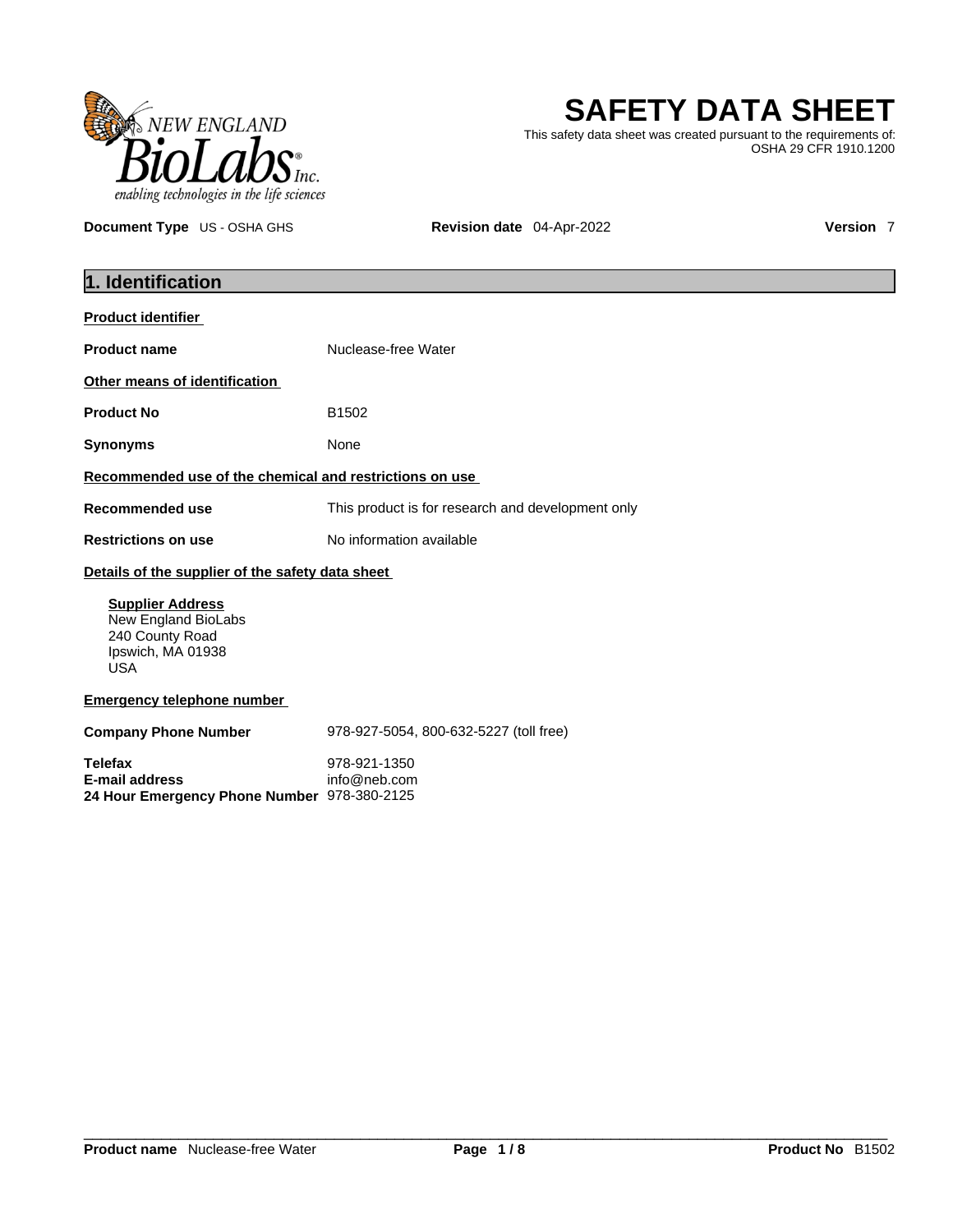# **2. Hazard(s) identification**

### **Classification**

This chemical is not considered hazardous by the 2012 OSHA Hazard Communication Standard (29 CFR 1910.1200)

### **Hazards not otherwise classified (HNOC)**

Not applicable

## **Label elements**

#### **Hazard statements**

This chemical is not considered hazardous by the 2012 OSHA Hazard Communication Standard (29 CFR 1910.1200)

The product contains no substances which at their given concentration, are considered to be hazardous to health.

| Appearance<br>Colorless | <b>Physical state</b><br>-iauid | $\cdots$<br>Mıld<br>Odor |
|-------------------------|---------------------------------|--------------------------|
|-------------------------|---------------------------------|--------------------------|

**Other information** 

No information available.

# **3. Composition/information on ingredients**

**Substance** 

# **4. First-aid measures**

## **Description of first aid measures**

| <b>Inhalation</b>                                                          | Remove to fresh air.                                                                                                    |  |
|----------------------------------------------------------------------------|-------------------------------------------------------------------------------------------------------------------------|--|
| Eye contact                                                                | Rinse thoroughly with plenty of water for at least 15 minutes, lifting lower and upper eyelids.<br>Consult a physician. |  |
| <b>Skin contact</b>                                                        | Wash skin with soap and water.                                                                                          |  |
| Ingestion                                                                  | Rinse mouth.                                                                                                            |  |
| Most important symptoms and effects, both acute and delayed                |                                                                                                                         |  |
| <b>Symptoms</b>                                                            | No information available.                                                                                               |  |
| Indication of any immediate medical attention and special treatment needed |                                                                                                                         |  |
| Note to physicians                                                         | Treat symptomatically.                                                                                                  |  |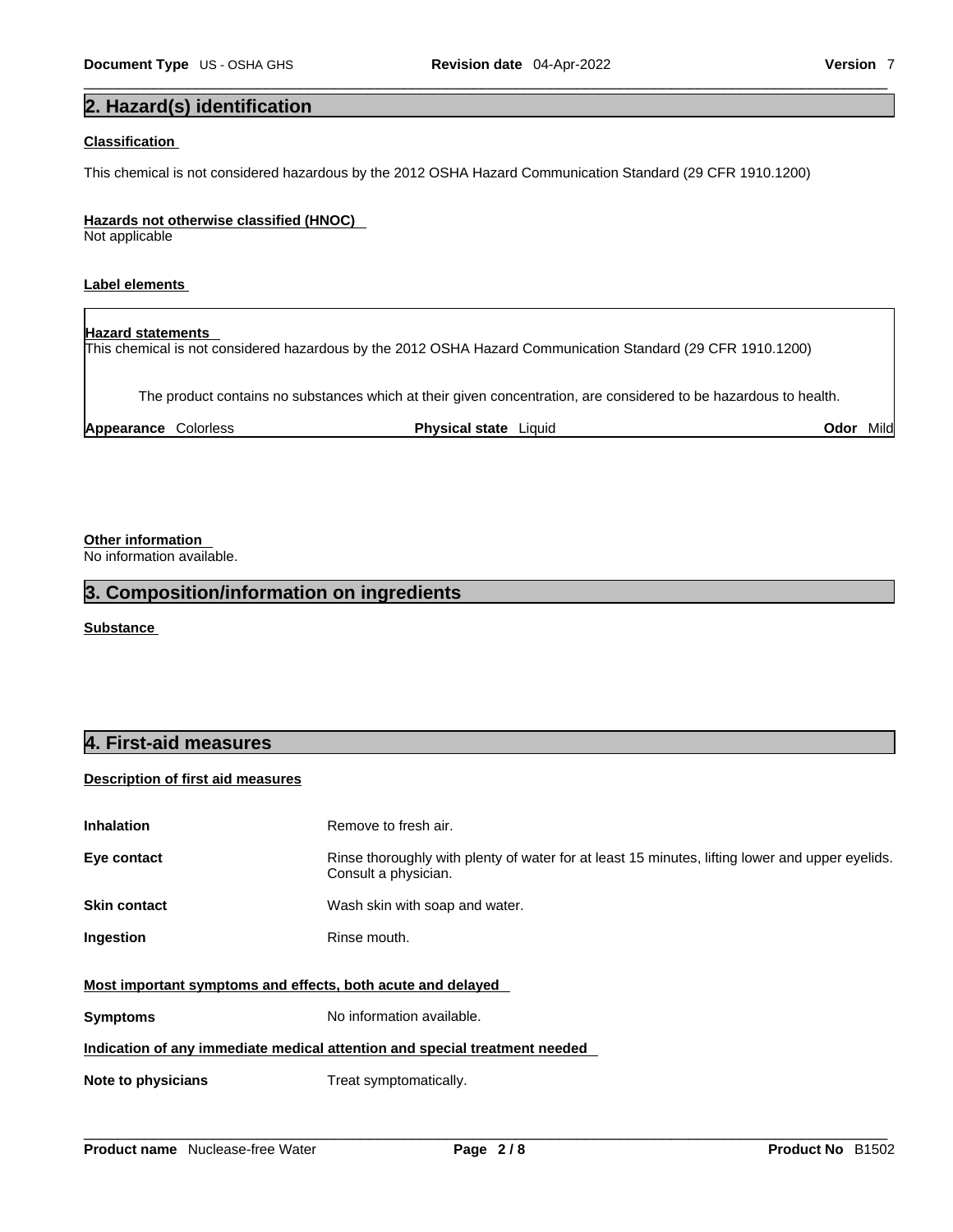# **5. Fire-fighting measures**

| <b>Suitable Extinguishing Media</b>                             | Use extinguishing measures that are appropriate to local circumstances and the<br>surrounding environment. |
|-----------------------------------------------------------------|------------------------------------------------------------------------------------------------------------|
| <b>Large Fire</b>                                               | CAUTION: Use of water spray when fighting fire may be inefficient.                                         |
| Unsuitable extinguishing media                                  | Do not scatter spilled material with high pressure water streams.                                          |
| Specific hazards arising from the<br>chemical                   | No information available.                                                                                  |
| <b>Explosion data</b><br>Sensitivity to mechanical impact None. |                                                                                                            |
|                                                                 |                                                                                                            |
| Sensitivity to static discharge                                 | None.                                                                                                      |

| 6. Accidental release measures |  |
|--------------------------------|--|
|--------------------------------|--|

#### **Personal precautions, protective equipment and emergency procedures**

| <b>Personal precautions</b> | Ensure adequate ventilation. |
|-----------------------------|------------------------------|
|                             |                              |

## **Methods and material for containment and cleaning up**

| <b>Methods for containment</b> | Prevent further leakage or spillage if safe to do so. |
|--------------------------------|-------------------------------------------------------|
| Methods for cleaning up        | Pick up and transfer to properly labeled containers.  |

# **7. Handling and storage**

## **Precautions for safe handling**

| Advice on safe handling                                      | Handle in accordance with good industrial hygiene and safety practice. |
|--------------------------------------------------------------|------------------------------------------------------------------------|
| Conditions for safe storage, including any incompatibilities |                                                                        |

**Storage Conditions** Keep container tightly closed in a dry and well-ventilated place.

# **8. Exposure controls/personal protection**

## **Control parameters**

**Exposure Limits** This product, as supplied, does not contain any hazardous materials with occupational exposure limits established by the region specific regulatory bodies.

# **Appropriate engineering controls**

### **Engineering controls** Showers

Eyewash stations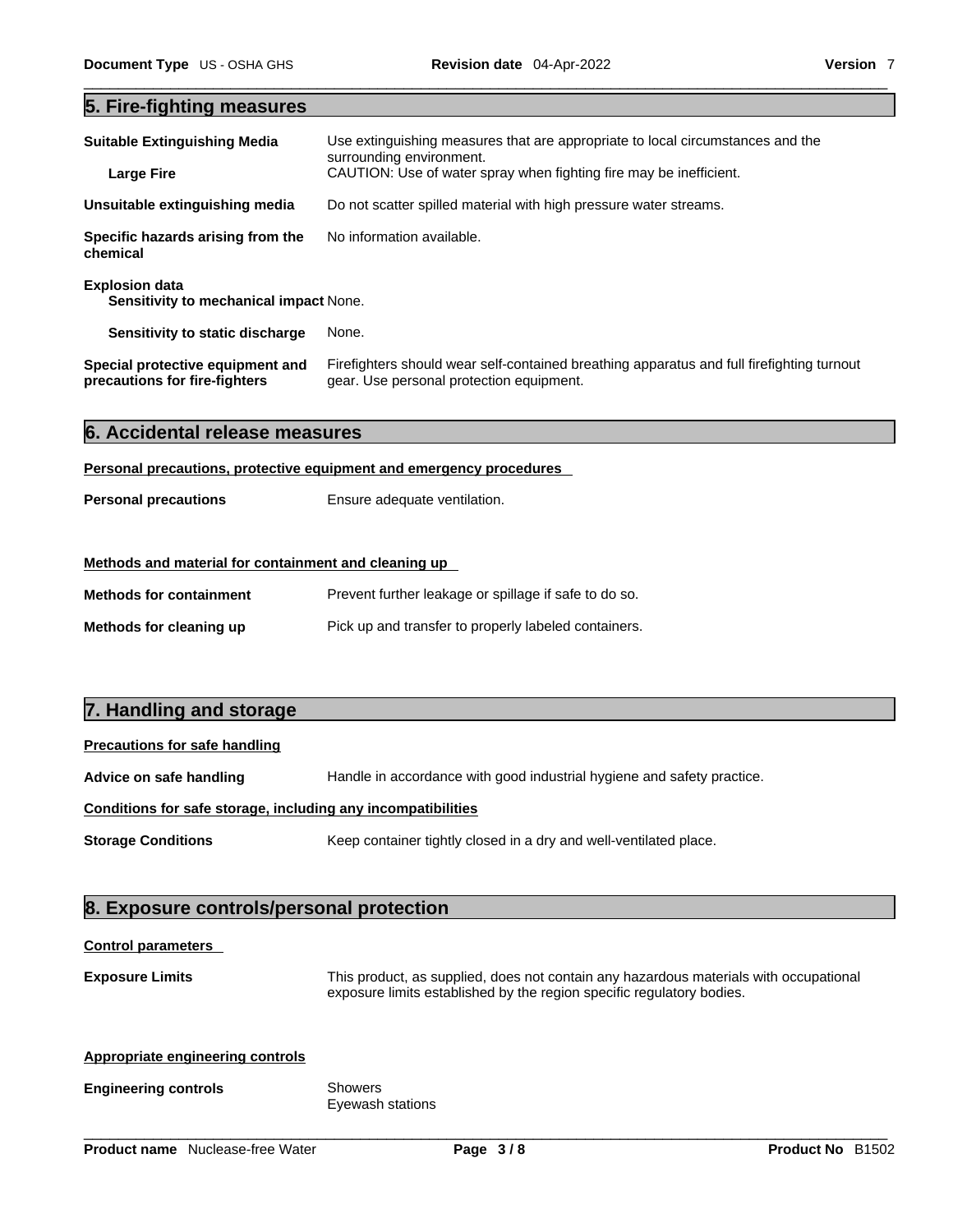|                                                                       | Ventilation systems.                                                                                                                                                        |  |
|-----------------------------------------------------------------------|-----------------------------------------------------------------------------------------------------------------------------------------------------------------------------|--|
| Individual protection measures, such as personal protective equipment |                                                                                                                                                                             |  |
| <b>Eye/face protection</b>                                            | No special protective equipment required.                                                                                                                                   |  |
|                                                                       |                                                                                                                                                                             |  |
| Skin and body protection                                              | No special protective equipment required.                                                                                                                                   |  |
| <b>Respiratory protection</b>                                         | No protective equipment is needed under normal use conditions. If exposure limits are<br>exceeded or irritation is experienced, ventilation and evacuation may be required. |  |
| General hygiene considerations                                        | Handle in accordance with good industrial hygiene and safety practice.                                                                                                      |  |

# **9. Physical and chemical properties**

| Information on basic physical and chemical properties |                          |                  |
|-------------------------------------------------------|--------------------------|------------------|
| <b>Physical state</b>                                 | Liquid                   |                  |
| Appearance                                            | Colorless                |                  |
| Color                                                 | No information available |                  |
| Odor                                                  | Mild                     |                  |
| <b>Odor threshold</b>                                 | No information available |                  |
|                                                       |                          |                  |
| <b>Property</b>                                       | <b>Values</b>            | Remarks • Method |
| рH                                                    | No data available        | None known       |
| Melting point / freezing point                        | No data available        | None known       |
| Initial boiling point and boiling                     | No data available        | None known       |
| range                                                 |                          |                  |
| <b>Flash point</b>                                    | No data available        | None known       |
| <b>Evaporation rate</b>                               | No data available        | None known       |
| Flammability (solid, gas)                             | No data available        | None known       |
| <b>Flammability Limit in Air</b>                      |                          | None known       |
| <b>Upper flammability or explosive</b>                | No data available        |                  |
| <b>limits</b>                                         |                          |                  |
| Lower flammability or explosive                       | No data available        |                  |
| limits                                                |                          |                  |
| Vapor pressure                                        | No data available        | None known       |
| Vapor density                                         | No data available        | None known       |
| <b>Relative density</b>                               | No data available        | None known       |
| <b>Water solubility</b>                               | No data available        | None known       |
| Solubility(ies)                                       | No data available        | None known       |
| <b>Partition coefficient</b>                          | No data available        | None known       |
| <b>Autoignition temperature</b>                       | No data available        | None known       |
| <b>Decomposition temperature</b>                      |                          | None known       |
| <b>Kinematic viscosity</b>                            | No data available        | None known       |
| <b>Dynamic viscosity</b>                              | No data available        | None known       |
|                                                       |                          |                  |
| <b>Other information</b>                              |                          |                  |
| <b>Explosive properties</b>                           | No information available |                  |
| <b>Oxidizing properties</b>                           | No information available |                  |
| <b>Softening point</b>                                | No information available |                  |
| <b>Molecular weight</b>                               | No information available |                  |
| <b>VOC Content (%)</b>                                | No information available |                  |
| <b>Liquid Density</b>                                 | No information available |                  |
| <b>Bulk density</b>                                   | No information available |                  |

# **10. Stability and reactivity**

**Reactivity No information available.**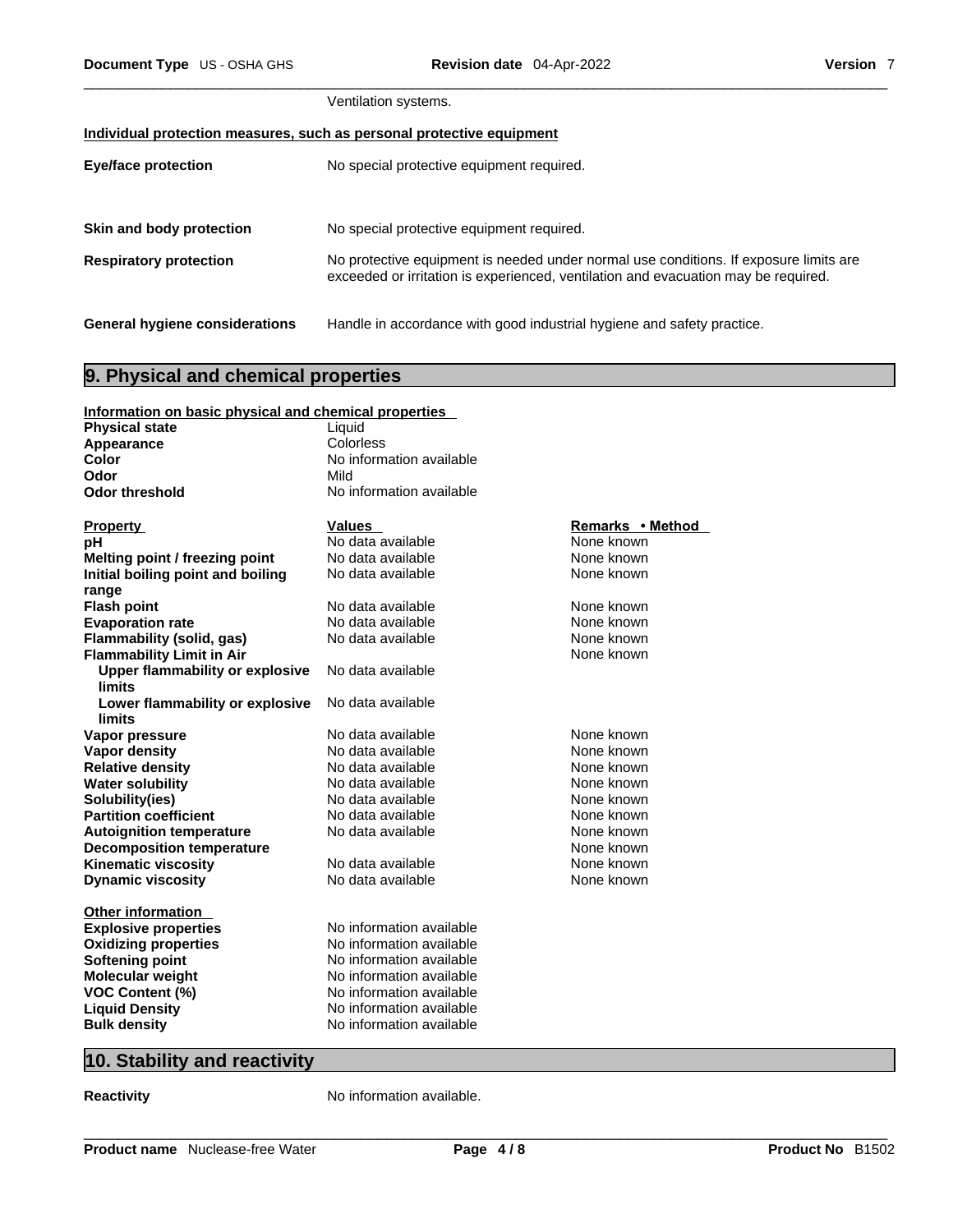| <b>Chemical stability</b>                                                         | Stable under normal conditions.           |  |
|-----------------------------------------------------------------------------------|-------------------------------------------|--|
| <b>Possibility of hazardous reactions</b> None under normal processing.           |                                           |  |
| <b>Conditions to avoid</b>                                                        | None known based on information supplied. |  |
| Incompatible materials                                                            | None known based on information supplied. |  |
| <b>Hazardous decomposition products</b> None known based on information supplied. |                                           |  |

# **11. Toxicological information**

## **Information on likely routes of exposure**

| <b>Inhalation</b>                                                            | Specific test data for the substance or mixture is not available.                          |
|------------------------------------------------------------------------------|--------------------------------------------------------------------------------------------|
| Eye contact                                                                  | Specific test data for the substance or mixture is not available.                          |
| <b>Skin contact</b>                                                          | Specific test data for the substance or mixture is not available.                          |
| Ingestion                                                                    | Specific test data for the substance or mixture is not available.                          |
| Symptoms related to the physical, chemical and toxicological characteristics |                                                                                            |
| <b>Symptoms</b>                                                              | No information available.                                                                  |
| <b>Acute toxicity</b>                                                        |                                                                                            |
| <b>Numerical measures of toxicity</b>                                        |                                                                                            |
|                                                                              |                                                                                            |
| <b>Component Information</b>                                                 |                                                                                            |
|                                                                              | Delayed and immediate effects as well as chronic effects from short and long-term exposure |
| <b>Skin corrosion/irritation</b>                                             | No information available.                                                                  |
| Serious eye damage/eye irritation                                            | No information available.                                                                  |
| Respiratory or skin sensitization                                            | No information available.                                                                  |
| <b>Germ cell mutagenicity</b>                                                | No information available.                                                                  |
| Carcinogenicity                                                              | No information available.                                                                  |
| <b>Reproductive toxicity</b>                                                 | No information available.                                                                  |
| <b>STOT - single exposure</b>                                                | No information available.                                                                  |
| <b>STOT - repeated exposure</b>                                              | No information available.                                                                  |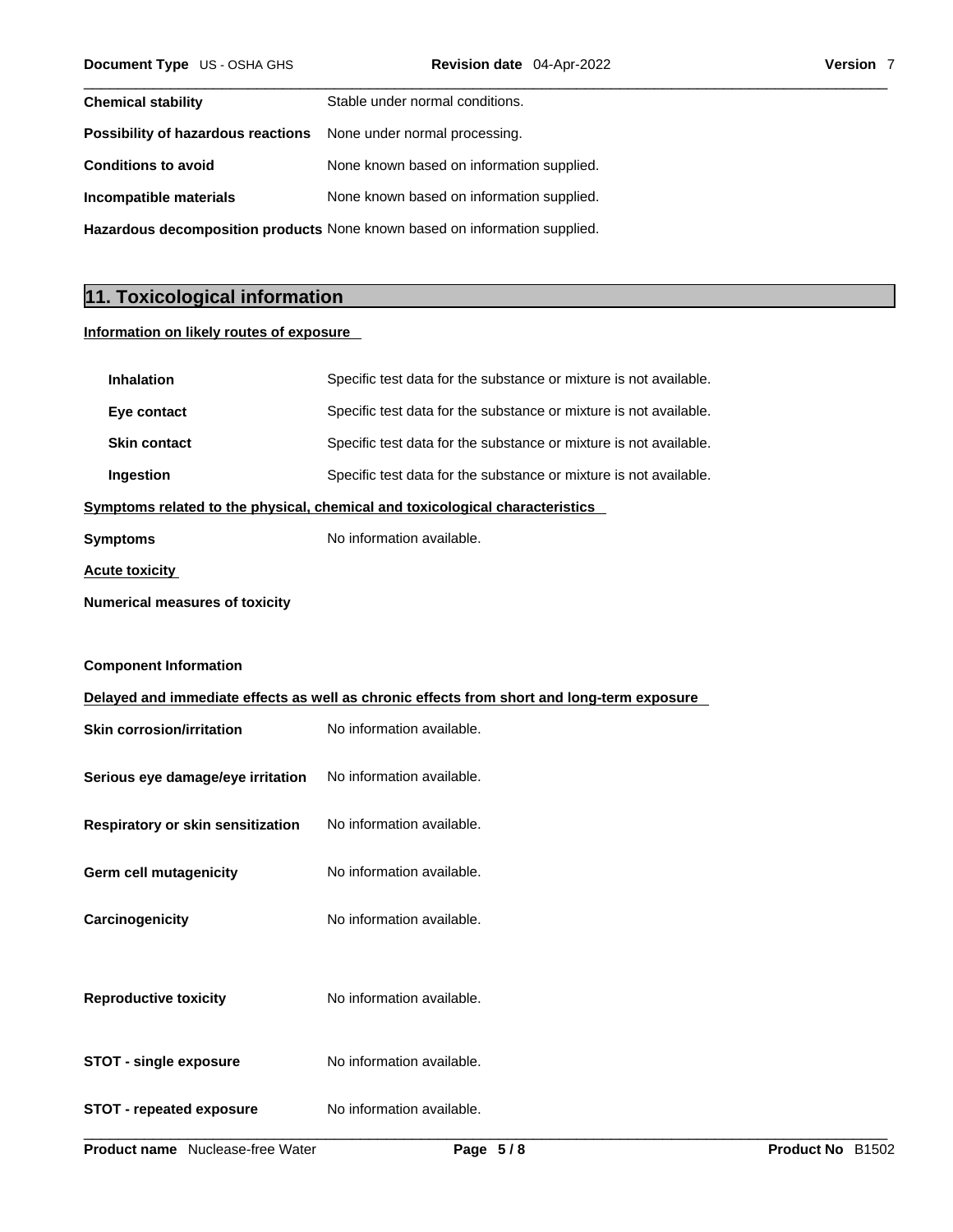| <b>Aspiration hazard</b> | No information available. |
|--------------------------|---------------------------|
| Other adverse effects    | No information available. |
| Interactive effects      | No information available. |

| 12. Ecological information    |                                                                           |
|-------------------------------|---------------------------------------------------------------------------|
| <b>Ecotoxicity</b>            | The environmental impact of this product has not been fully investigated. |
| Persistence and degradability | No information available.                                                 |
| <b>Bioaccumulation</b>        | There is no data for this product.                                        |
| Other adverse effects         | No information available.                                                 |

# **13. Disposal considerations**

# **Waste treatment methods**

| Waste from residues/unused | Dispose of in accordance with local regulations. Dispose of waste in accordance with |
|----------------------------|--------------------------------------------------------------------------------------|
| products                   | environmental legislation.                                                           |
| Contaminated packaging     | Do not reuse empty containers.                                                       |

# **14. Transport information**

| DOT         | Not regulated |
|-------------|---------------|
| <b>TDG</b>  | Not regulated |
| <b>MEX</b>  | Not regulated |
| ICAO (air)  | Not regulated |
| <b>IATA</b> | Not regulated |
| <b>IMDG</b> | Not regulated |
| <b>RID</b>  | Not regulated |
| <b>ADR</b>  | Not regulated |
| ADN         | Not regulated |

# **15. Regulatory information**

## **International Inventories**

**TSCA Contact supplier for inventory compliance status.**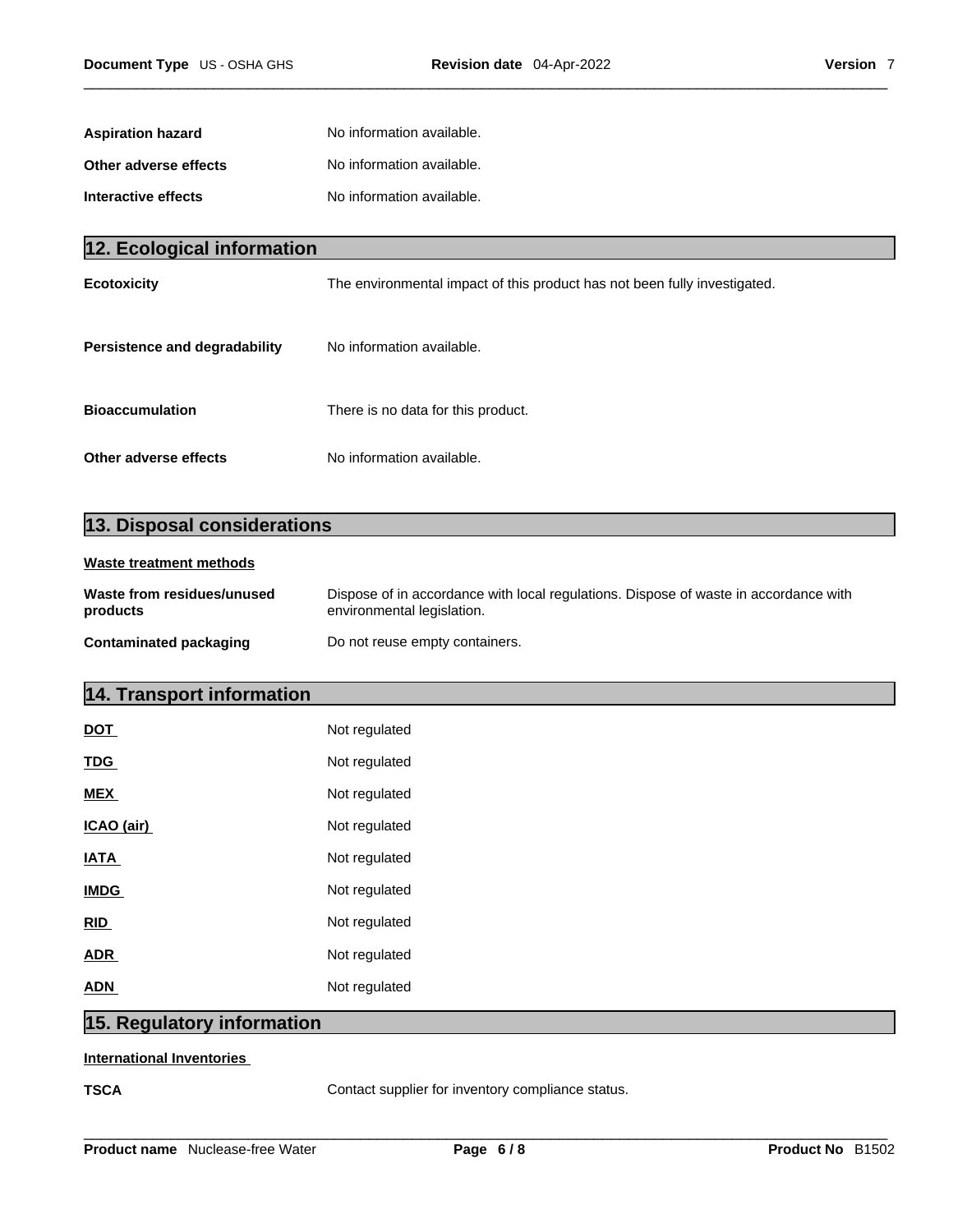| <b>DSL/NDSL</b><br><b>EINECS/ELINCS</b> | Contact supplier for inventory compliance status.<br>Contact supplier for inventory compliance status. |
|-----------------------------------------|--------------------------------------------------------------------------------------------------------|
| <b>ENCS</b>                             | Contact supplier for inventory compliance status.                                                      |
| <b>IECSC</b>                            | Contact supplier for inventory compliance status.                                                      |
| <b>KECL</b>                             | Contact supplier for inventory compliance status.                                                      |
| <b>PICCS</b>                            | Contact supplier for inventory compliance status.                                                      |
| AIIC                                    | Contact supplier for inventory compliance status.                                                      |
| <b>NZIoC</b>                            | Contact supplier for inventory compliance status.                                                      |

#### **Legend:**

 **TSCA** - United States Toxic Substances Control Act Section 8(b) Inventory

 **DSL/NDSL** - Canadian Domestic Substances List/Non-Domestic Substances List

 **EINECS/ELINCS** - European Inventory of Existing Chemical Substances/European List of Notified Chemical Substances

- **ENCS**  Japan Existing and New Chemical Substances
- **IECSC**  China Inventory of Existing Chemical Substances
- **KECL**  Korean Existing and Evaluated Chemical Substances
- **PICCS**  Philippines Inventory of Chemicals and Chemical Substances
- **AICS**  Australian Inventory of Chemical Substances
- **NZIoC**  New Zealand Inventory of Chemicals

### **US Federal Regulations**

#### **SARA 313**

Section 313 of Title III of the Superfund Amendments and Reauthorization Act of 1986 (SARA). This product does not contain any chemicals which are subject to the reporting requirements of the Act and Title 40 of the Code of Federal Regulations, Part 372.

### **SARA 311/312 Hazard Categories**

Should this product meet EPCRA 311/312 Tier reporting criteria at 40 CFR 370, refer to Section 2 of this SDS for appropriate classifications.

#### **CWA (Clean WaterAct)**

This product does not contain any substances regulated as pollutants pursuant to the Clean Water Act (40 CFR 122.21 and 40 CFR 122.42).

#### **CERCLA**

This material, as supplied, does not contain any substances regulated as hazardous substances under the Comprehensive Environmental Response Compensation and Liability Act (CERCLA) (40 CFR 302) or the Superfund Amendments and Reauthorization Act (SARA) (40 CFR 355). There may be specific reporting requirements at the local, regional, or state level pertaining to releases of this material.

### **US State Regulations**

#### **California Proposition 65**

This product does not contain any Proposition 65 chemicals.

#### **U.S. State Right-to-Know Regulations**

This product does not contain any substances regulated under applicable state right-to-know regulations

### **U.S. EPA Label Information**

#### **EPA Pesticide Registration Number** Not applicable

# **16. Other information**

**Product name** Nuclease-free Water **Page 7 / 8 Product No** B1502